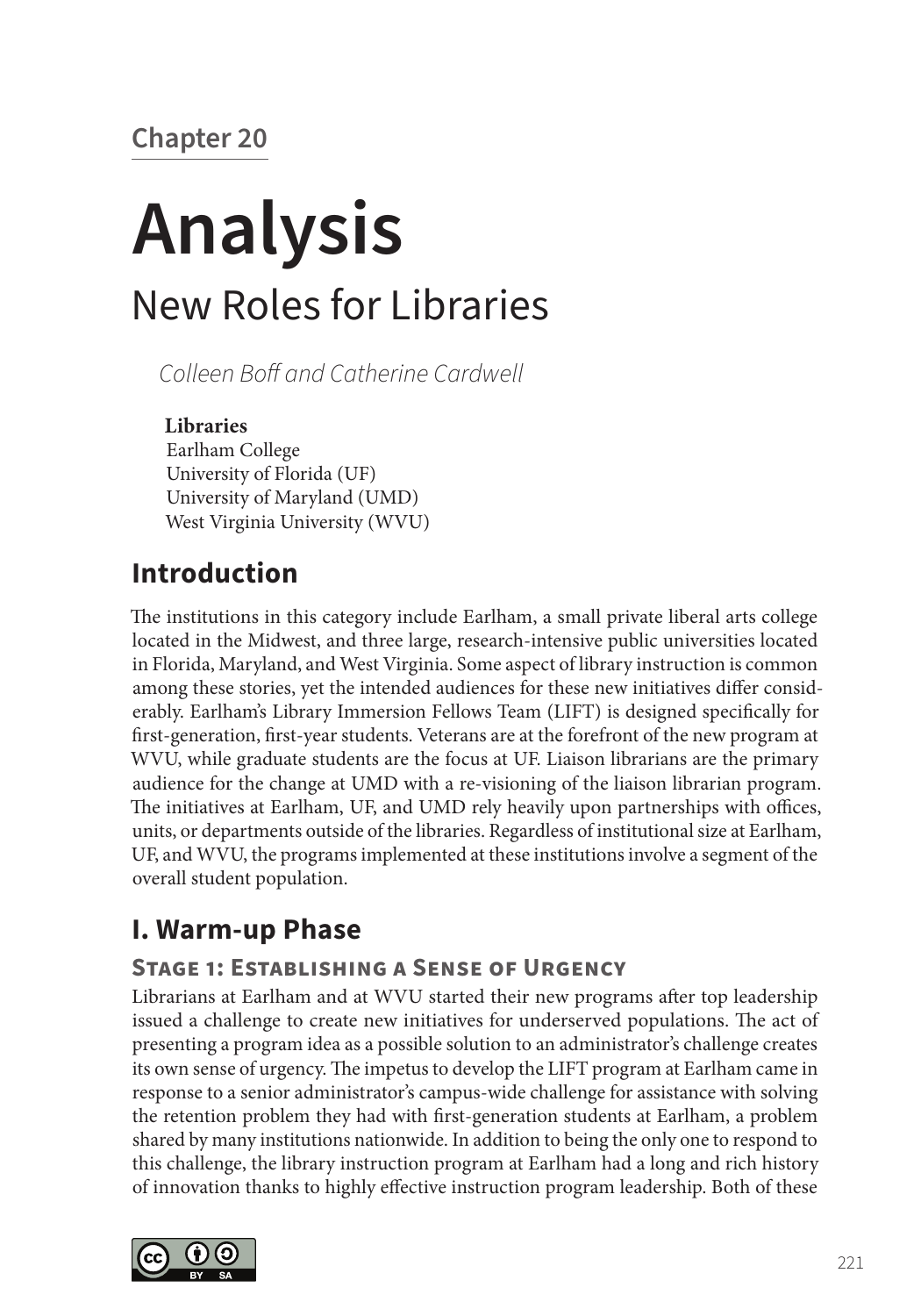factors fueled the urgency with which it approached the implementation of this new program.

Similarly, the pressure to respond to a challenge from the new library dean along with the pressure that comes with being a principal investigator on a federal grant, as was the case at WVU, is ample cause for motivation to succeed. The director of strategy and planning at WVU started this new initiative by partnering with the office of veterans affairs to dedicate a space in the library for veterans to study and seek tutoring. Recognizing the need for more, she subsequently applied for and received an IMLS grant to expand this program.

The programs initiated at UF and UMD evolved from looking inward at library practices. Primed by a goal to create transformative collaborations identified through their strategic planning process, the librarians at UF wanted to address library staff concerns about the administration of graduate internships in the library. They recognized that the timing was right to act on this goal with newly hired talent in place at the library and conversations among the arts and humanities faculty about the need to create internships for their students in order to provide career exploration and CV-worthy experience. The librarians at UMD were similarly engaged with a conversation taking place in the professional literature about the changing landscape of librarian liaison programs. They saw the need to reinvent their liaison program to respond to the changing needs of scholars on their campus. In both instances, these new initiatives were the result of librarians taking a step back from the day-to-day tasks of running libraries to respond to the conversations taking place around them.

#### **Stage 2: Creating a Guiding Coalition**

The guiding coalitions at UF and WVU include a few people from the library who championed the initiative and formed partnerships outside of the library to bring the initiatives to fruition. The director of strategy and planning was initially the only person from the library involved with the implementation of the veterans program at WVU. She collaborated extensively with a wide range of staff outside the library, however. An associate dean and the digital scholarship librarian within the library at UF partnered to work on the creation of an internship program proposal, but they also sought external partners when they solicited input from a faculty member who served as the graduate coordinator for the history department.

With more involvement among library employees, the library dean and the senior administrator who made the initial call for help cochaired and identified the team at Earlham. They selected liaison librarians as members because of their long-standing tradition of involvement with campus governance, advising, and teaching semester-long courses. The involvement of two senior-level administrators on this team meant that the team had a wider reach on campus and that it was better situated to spread the word about the program, to raise financial support, and to reach alumni. The guiding coalition at UMD was more complex and consisted of two task forces formed by the associate dean of public services. The liaison task force had four members and was charged with making recommendations for how to improve services to faculty and students. The research commons task force actively sought feedback from stakeholders through interviews and surveys to determine needs.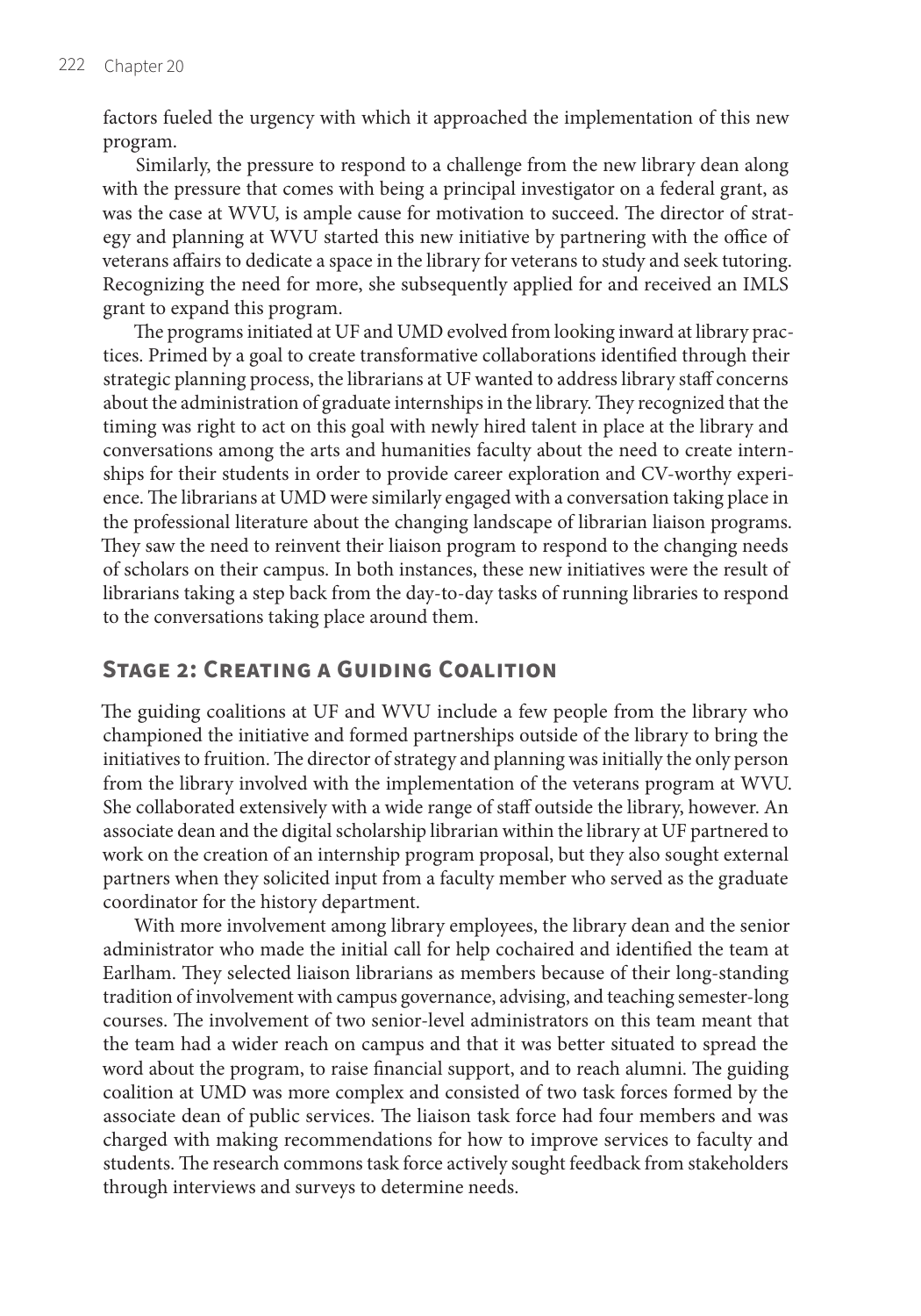### **Stage 3: Developing a Vision and Strategy**

One or two librarians initiated and articulated the vision for each of these new initiatives, but their strategy evolved to include others. The cochairs' vision for their project at Earlham was to divide the initial cohort of fifteen to thirty students into four small groups with a staff member assigned to each group. The teaching team worked on a shared curriculum where students came together for a ninety-minute meeting each week to discuss readings, to build information literacy competencies, but most importantly, to build relationships with each other. The leading partners at UF presented their internship plan to the library management and leadership stakeholders to get buy-in, which resulted in the formation of the internship program committee that ultimately included some of the key library stakeholders. The goals of the committee were to promote and explain the program to others. The vision for the two task forces at UMD was broad and interconnected. The liaison group was charged with the development of a framework for the liaison program that included core competencies for liaison librarians, methods to assess those competencies, and the professional development needed to be successful in their new roles. The research commons task force was charged with the design of a one-stop shop for researchers to access all services related to the research process. At WVU, the director of strategy and planning lobbied, as part of her vision, for dedicated library funds and a dedicated library staff position to work with the veteran population.

#### **Stage 4: Communicating the Change Vision**

Communication efforts at Earlham and WVU were outwardly focused with the intention of reaching the audiences for whom their programs were intended. The teaching team at Earlham used a wide range of outlets to recruit interest in the LIFT program. They started with an annual presentation at a faculty retreat, promotion of their program through the admissions office, and a promotional piece in their alumni magazine. The latter blossomed into a significant donation that enabled them to expand the program offerings with funds to support an off-campus learning experience for LIFT students. Likewise, the director of strategy and planning at WVU spent her time putting the structures in place to recruit veterans to library services and offerings. She did this by recruiting and hiring veterans to help her get the word out through social media and other outlets.

Communication at UF and UMD started among library employees. The committee members at UF spent an academic year developing a website, creating program materials, and working with library staff to promote the benefits of their internship program for graduate students. The two task forces at UMD completed their charges and shared their written reports with library administration and with library staff through open forums. Their library administration, in turn, shared the written reports with campus administrators and with leadership teams in other colleges on their campus as a way to seek feedback. It was a means to remind their campus colleagues of how the library supports research activity on campus.

# **II. Introducing New Practices Phase**

## **Stage 5: Empowering Broad-Based Action**

The chapter authors describe barriers they faced in refining the programs at Earlham and WVU. The teaching team at Earlham had the difficult task of developing selection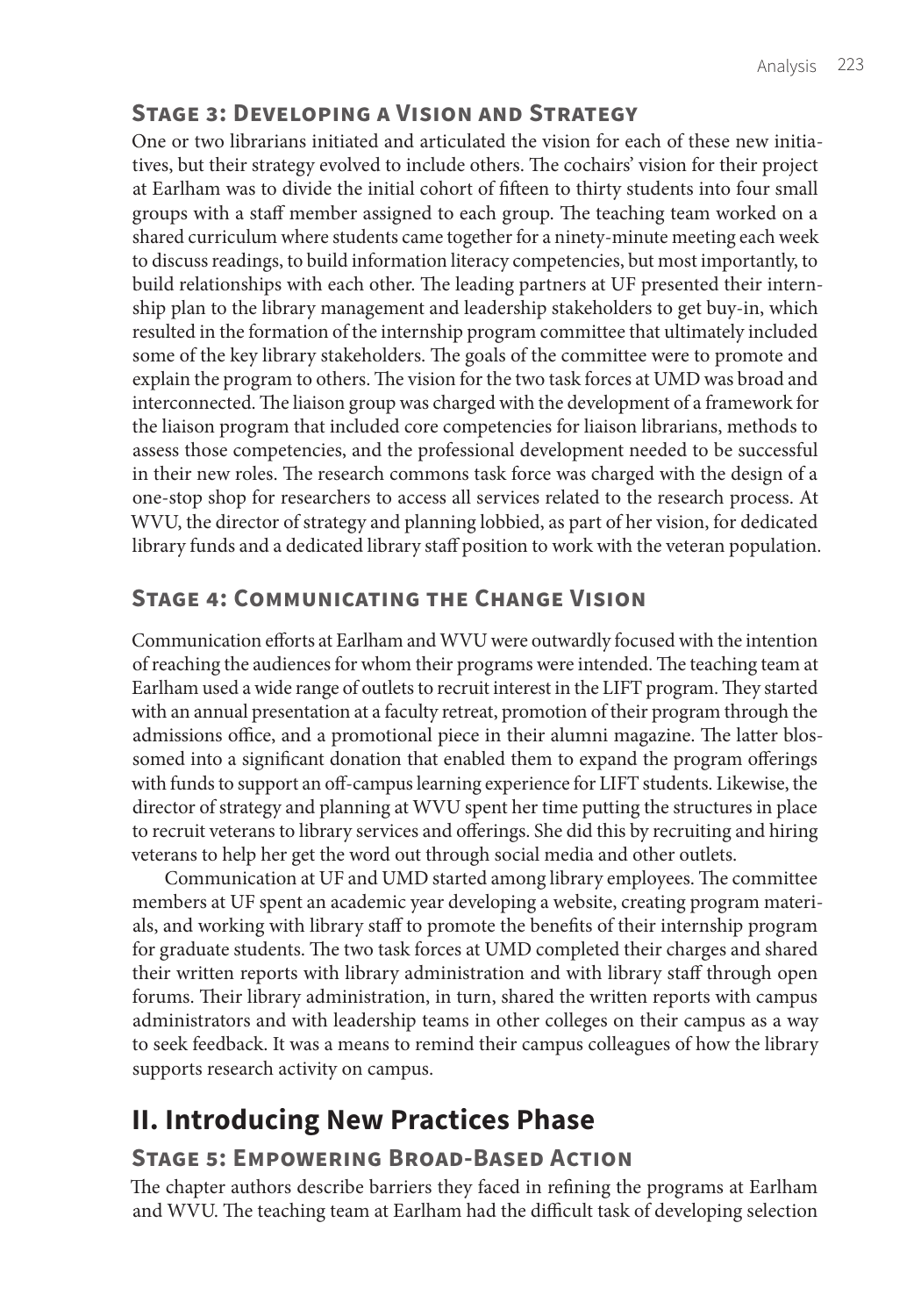criteria and methods for the travel opportunity due to limited funds. The teaching team also had to contend with keeping students grounded in the curriculum with the distractions created by the travel opportunity. The director of strategic planning at WVU had the frustration of requesting an extension for a grant deliverable when an office she relied upon to produce a promotional video delayed progress. She also had to figure out how to sustain outreach efforts initially afforded by a seed grant. She did so by working with a team of librarians from their embedded librarian program.

The barriers associated with undertaking a new librarian liaison model at UMD were more complicated than the barriers encountered at Earlham or WVU because the change initiative involved many more library staff and the change was personal. In order to move forward with the project and with internal communication efforts, the UMD libraries began with a reorganization to put all subject librarians in one department. In addition to fostering regular communication among middle management, the libraries held monthly forums where all subject librarians could exchange ideas. Most importantly, the libraries provided professional development training and incorporated into their annual review process assessment measures and goal setting for liaison librarians. Unlike the other institutions in this category, the internship program committee at UF felt that they had few barriers to contend with thanks to the many existing relationships the library had with academic departments. While they still had a great deal of work to do to create an actual program, they had a solid foundation on which to build.

#### **Stage 6: Generating Short-Term Wins**

Short-term wins at Earlham, UF, and WVU demonstrated continued growth with their projects intended for their respective populations. The teaching team at Earlham integrated a digital storytelling project into their shared curriculum, which led to more funding when one of the librarian instructors showed her students' videos at an alumni event. They worked with the alumni office to set up a mentor program between alumni and LIFT students. The veterans' project at WVU received additional funds from the library administration to build upon the work completed as a result of securing an IMLS grant. Combined, these funds enabled the director of strategy and planning to continue shaping programming, collections, and services for veterans. Short-term wins at UF came with the launch of two internships in the summer of 2016. This enabled the internship program committee to operationalize their planning with their first orientation event. Short-term wins were realized at UMD over a longer period of time because the UMD libraries were changing existing behaviors rather than starting a new program. The liaison framework was phased in over two years and was done through the creation of an annual assessment system. The liaison librarians were expected to demonstrate accomplishments in five categories of liaison activities. Credit for gains in the research commons side of the change initiative was attributed to a dynamic individual who stepped up to lead. Under this umbrella, a one-stop shop website was created along with online librarian profiles. Adjustments were also made to librarians' day-to-day work expectations to make room for the new services offered under the RC, and library spaces were modernized to reflect new active learning teaching methods.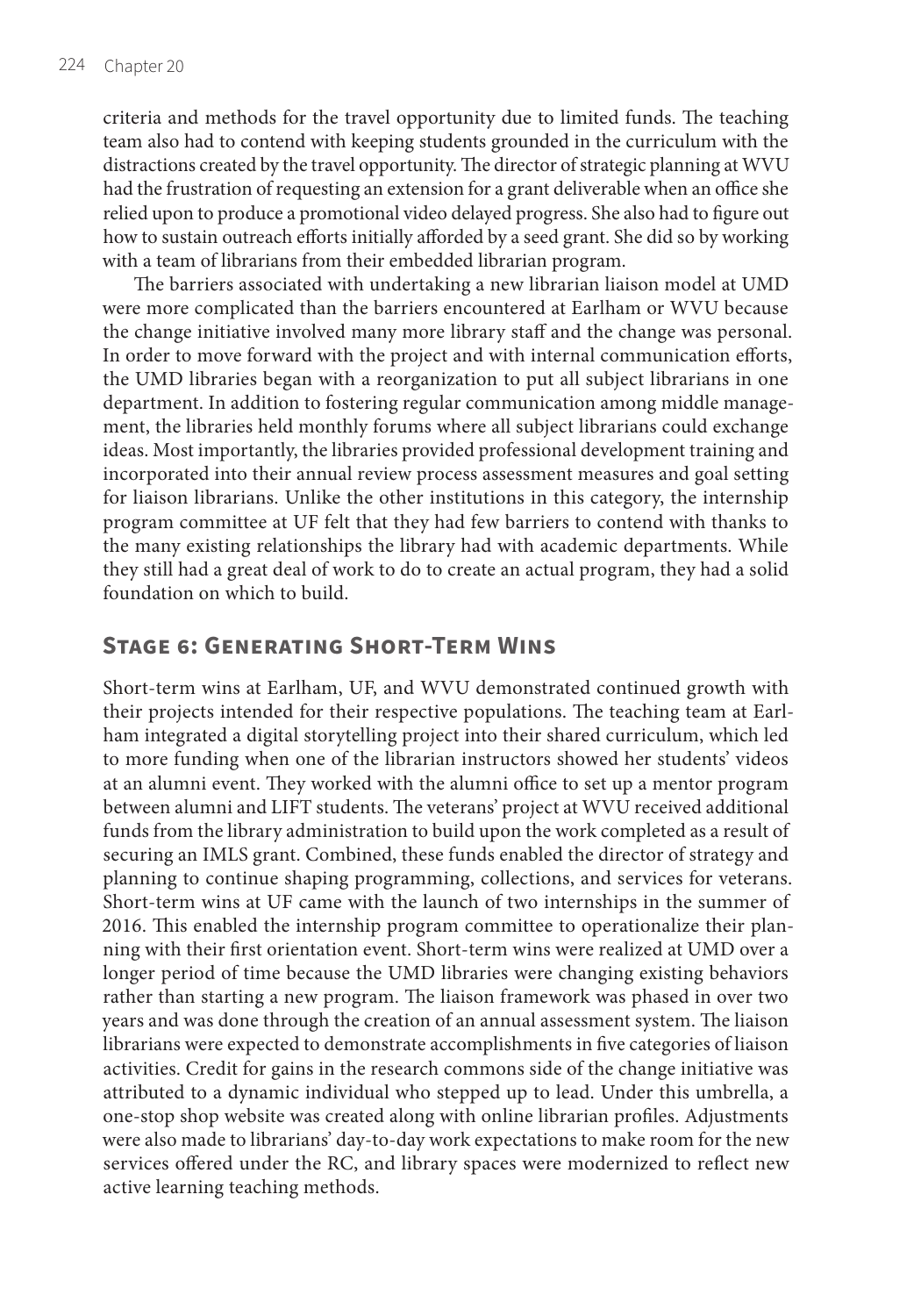## **Stage 7: Consolidating Gains and Producing More Change**

Regular planning meetings among the teaching team at Earlham before the term, in the middle of the term, and after the term kept the LIFT curriculum grounded and moving forward. Momentum continued at WVU with the help of the engagement librarians, who conceived of continued outreach and programming solutions for veterans now that they had dedicated spaces for this population in their library system. In addition to an orientation experience, the internship program committee at UF launched even more experiences for their interns, such as a required end-of-experience presentation and a résumé-building workshop. The committee streamlined the proposal submission process, posted a calendar of deadlines for applicants, and offered training for librarian internship directors.

Finally, the small seeds of change to the librarian liaison model and research commons at UMD blossomed into a complete culture change. Most of the librarian liaisons became embedded in their departments, while specialized RCs emerged in various libraries around campus. The synergy of these two efforts has aligned to the degree that faculty and students now look to the libraries as a place for all aspects of research assistance.

# **III. Grounding Phase**

#### **Stage 8: Anchoring New Approaches in the Culture**

Each of these programs has been underway for a few years now. Earlham has only grown stronger through the creation of intentional intersections between upper-class students and first-semester students affiliated with the program. The upper-class students serve as role models to first-year students while students across cohorts come together to celebrate those who graduate. UF's internship program committee applied for an NEH grant to strengthen collaborations as a means to improve job placement for graduate students. Though they were not recipients of the award, the work that the librarians put into writing the grant proposal raised the visibility of their work with the president, who provided funding for them to address some changes needed for graduate students enrolled in humanities PhD programs. At WVU, structural changes have been suggested to anchor the work with veterans into the libraries' organization, including a reporting line to the library administrative office and the creation of an advisory board. The changes at UMD, which included the shift to a new librarian liaison framework and a research commons, are well anchored and now a part of the culture. The authors attribute this shift to a gradual implementation process and the creation of a learning culture among library employees.

# **Analysis and Conclusions**

Momentum continued at Earlham, where the libraries have been awarded more funding from the board of trustees to continue increasing the retention rate for first-generation students. Reflecting on the use of the Kotter framework as an analytical tool, the authors at Earlham found value in taking particular care at the warm-up phase, especially when